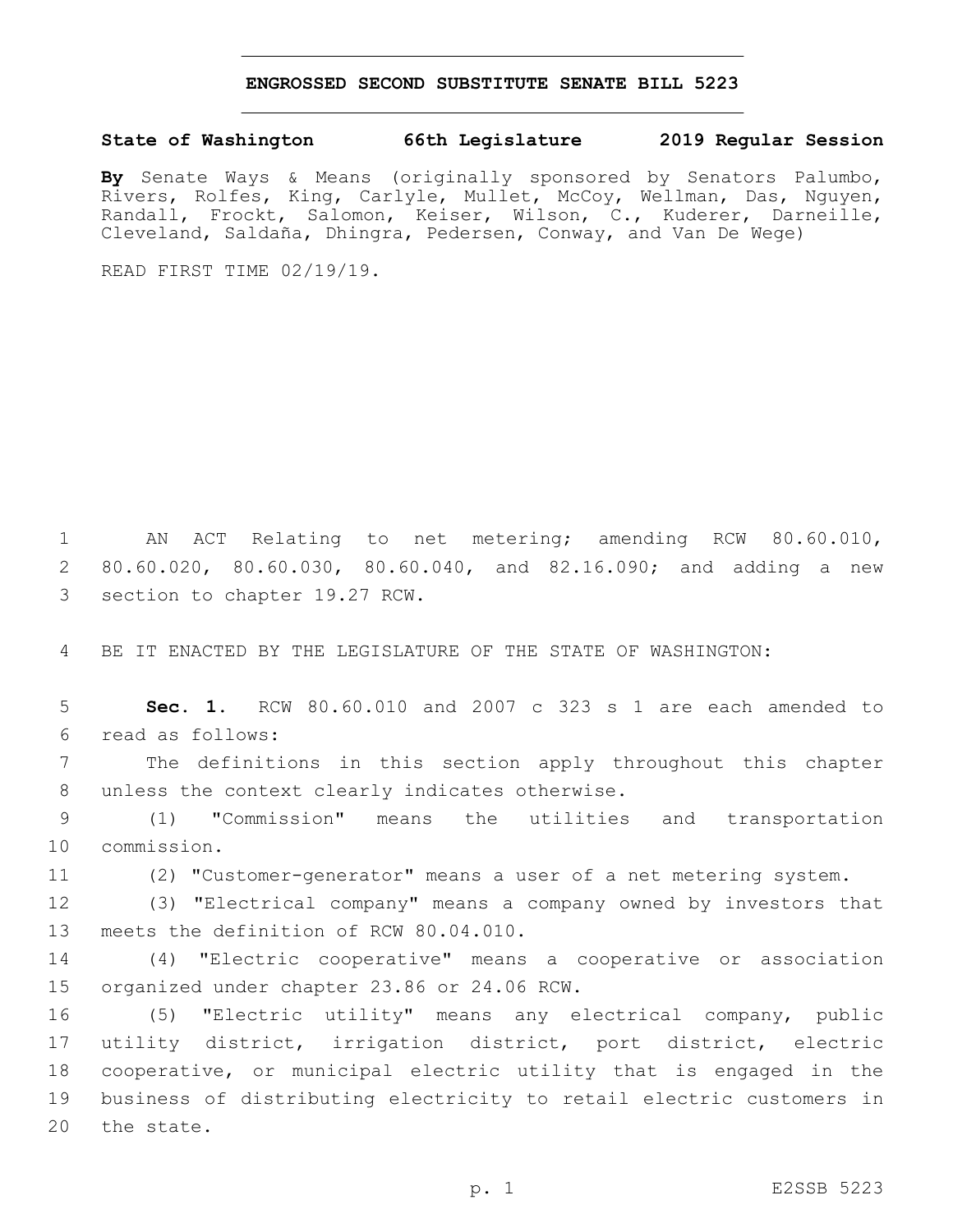(6) "Irrigation district" means an irrigation district under 2 chapter 87.03 RCW.

 (7) "Meter aggregation" means the administrative combination of ((readings from and)) billing ((for all meters, regardless of the rate class, on premises owned or leased by a customer-generator located within the service territory of a single electric utility)) net energy consumption from a designated net meter and eligible 8 aggregated meter.

 (8) "Municipal electric utility" means a city or town that owns or operates an electric utility authorized by chapter 35.92 RCW.

 (9) "Net metering" means measuring the difference between the 12 electricity supplied by an electric utility and the excess 13 electricity generated by a customer-generator's net metering system 14 over the applicable billing period.

 (10) "Net metering system" means a fuel cell, a facility that produces electricity and used and useful thermal energy from a common fuel source, or a facility for the production of electrical energy 18 that generates renewable energy, and that:

 (a) Has an electrical generating nameplate capacity of not more 20 than one hundred kilowatts;

(b) Is located on the customer-generator's premises;

 (c) Operates in parallel with the electric utility's transmission and distribution facilities and is connected to the electric 24 utility's distribution system; and

 (d) Is intended primarily to offset part or all of the customer-26 generator's requirements for electricity.

 (11) "Premises" means any residential property, commercial real estate, or lands, owned or leased by a customer-generator within the 29 service area of a single electric utility.

 (12) "Port district" means a port district within which an industrial development district has been established as authorized by 32 Title 53 RCW.

 (13) "Public utility district" means a district authorized by 34 chapter 54.04 RCW.

 (14) "Renewable energy" means energy generated by a facility that 36 uses water, wind, solar energy, or biogas ((from animal waste)) as a 37 fuel.

 (15) "Aggregated meter" means an electric service meter measuring electric energy consumption that is eligible to receive credits under a meter aggregation arrangement as described in RCW 80.60.030.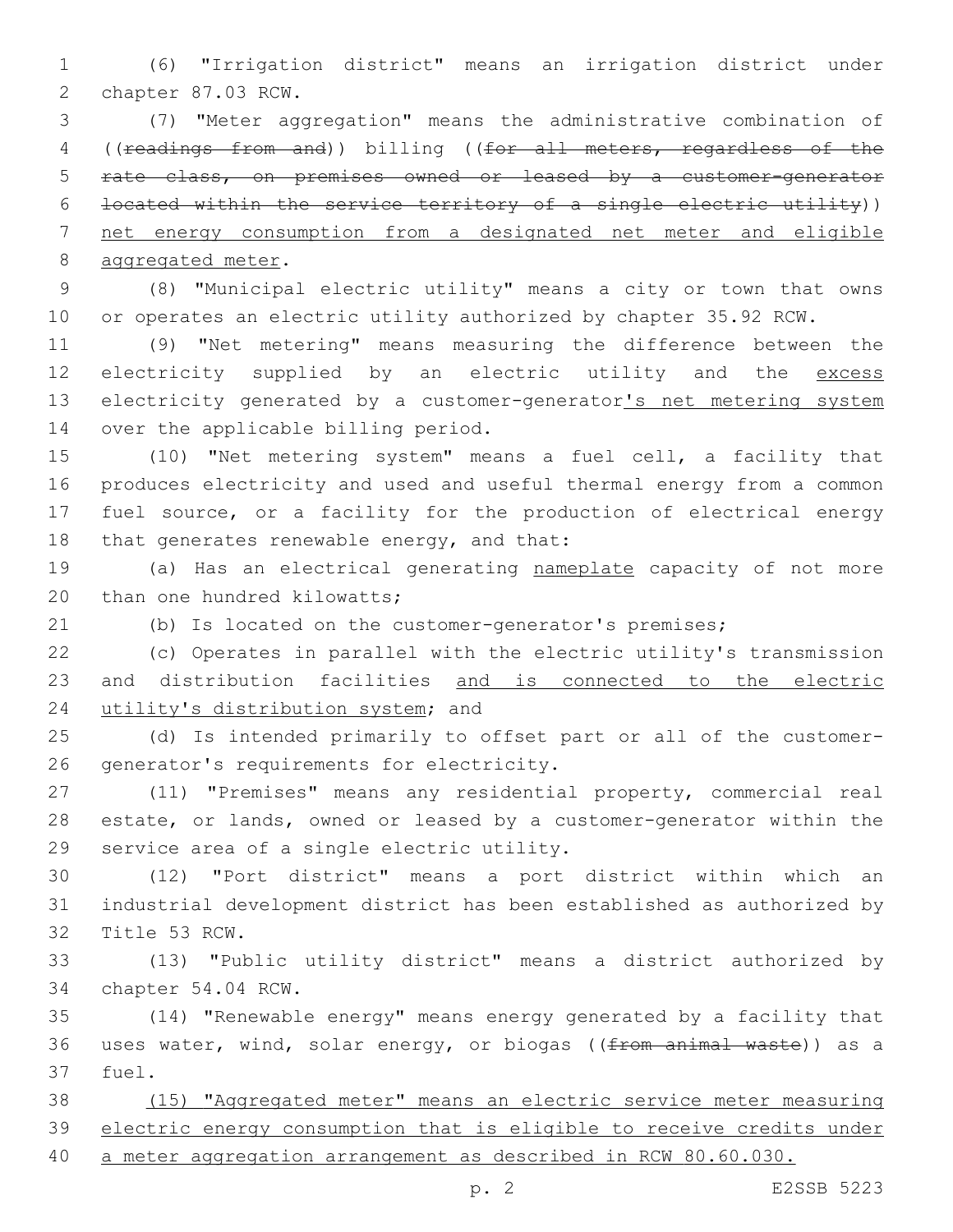(16) "Consumer-owned utility" means a municipal electric utility formed under Title 35 RCW, a public utility district formed under Title 54 RCW, an irrigation district formed under chapter 87.03 RCW, a cooperative formed under chapter 23.86 RCW, or a mutual corporation or association formed under chapter 24.06 RCW, that is engaged in the business of distributing electricity to more than one retail electric customer in the state. (17) "Designated meter" means an electric service meter at the service of a net metering system that is interconnected to the 10 utility distribution system.

 (18) "Investor-owned utility" means a company owned by investors that meets the definition of "corporation" in RCW 80.04.010 and is 13 engaged in distributing electricity to more than one retail electric 14 customer in the state.

 (19) "Retail electric customer" includes an individual, 16 organization, group, association, partnership, corporation, agency, 17 unit of state government, or entity that is connected to the electric utility's distribution system and purchases electricity for ultimate consumption and not for resale.

 **Sec. 2.** RCW 80.60.020 and 2007 c 323 s 2 are each amended to 21 read as follows:

(1) An electric utility:22

 (a) Shall offer to make net metering, pursuant to RCW 80.60.030, available to eligible customers-generators on a first-come, first-25 served basis until the ((cumulative generating capacity of net metering systems equals 0.25 percent of the utility's peak demand 27 during 1996. On January 1, 2014, the cumulative generating capacity available to net metering systems will equal 0.5 percent of the utility's peak demand during 1996)) earlier of either: (i) June 30, 2029; or (ii) until the cumulative generating capacity available to net metering systems pursuant to RCW 80.60.030 equals four percent of the utility's peak demand during 1996. Not less than one-half of the utility's 1996 peak demand available for net metering systems shall be reserved for the cumulative generating capacity attributable to net metering systems that generate renewable energy;

 (b) Shall allow net metering systems to be interconnected using a standard kilowatt-hour meter capable of registering the flow of electricity in two directions, unless the commission, in the case of an electrical company, or the appropriate governing body, in the case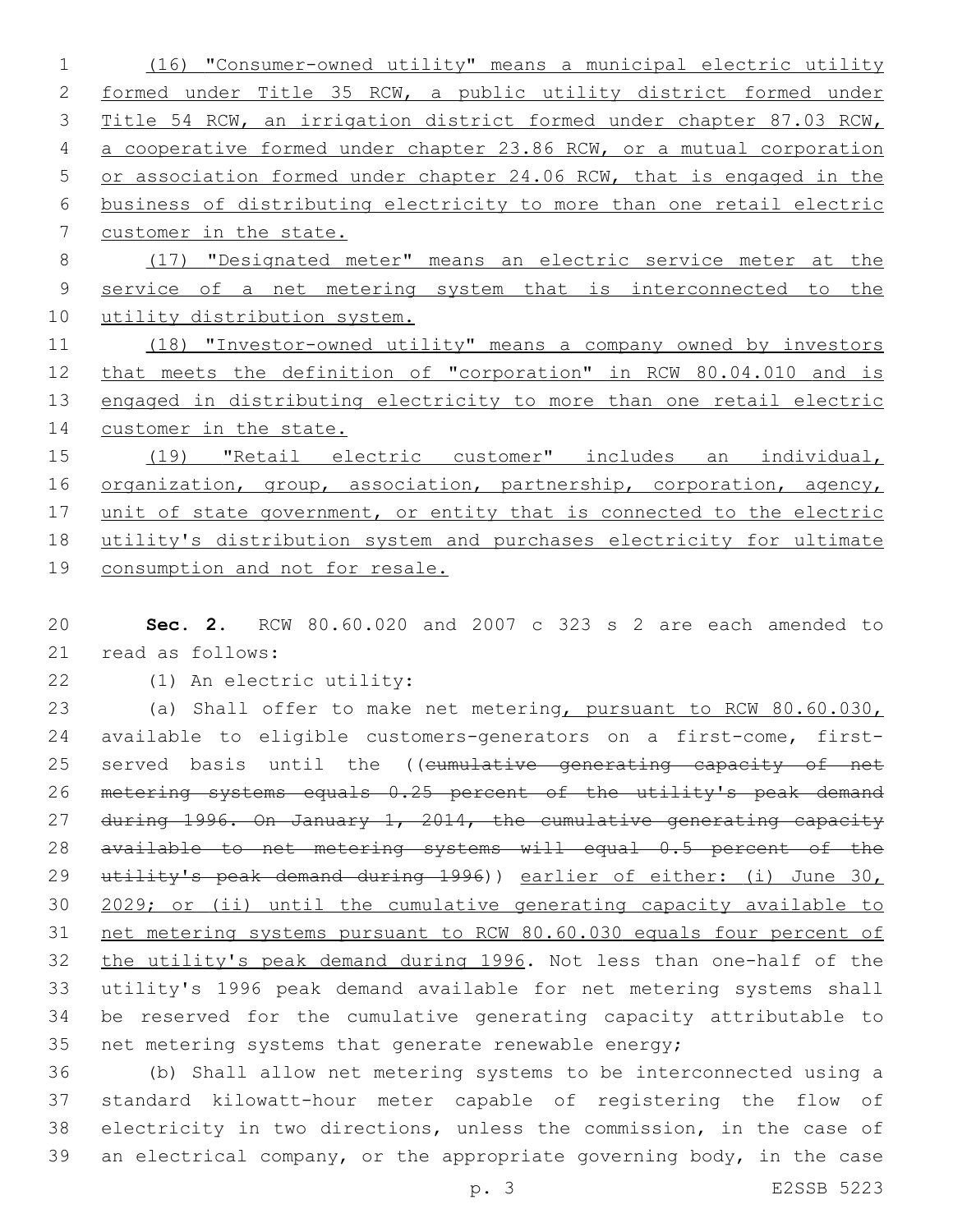of other electric utilities, determines, after appropriate notice and 2 opportunity for comment:

 (i) That the use of additional metering equipment to monitor the flow of electricity in each direction is necessary and appropriate for the interconnection of net metering systems, after taking into account the benefits and costs of purchasing and installing 7 additional metering equipment; and

 (ii) How the cost of purchasing and installing an additional meter is to be allocated between the customer-generator and the 10 utility;

 (c) Shall charge the customer-generator a minimum monthly fee that is the same as other customers of the electric utility in the 13 same rate class, but shall not charge the customer-generator any additional standby, capacity, interconnection, or other fee or charge unless the commission, in the case of an electrical company, or the appropriate governing body, in the case of other electric utilities, determines, after appropriate notice and opportunity for comment 18 that:

 (i) The electric utility will incur direct costs associated with interconnecting or administering net metering systems that exceed any 21 offsetting benefits associated with these systems; and

 (ii) Public policy is best served by imposing these costs on the customer-generator rather than allocating these costs among the 24 utility's entire customer base.

 (2) If a production meter and software is required by the electric utility to provide meter aggregation under RCW 80.60.030(4), the customer-generator is responsible for the purchase of the 28 production meter and software.

 (3)(a)(i) An electric utility must provide net metering pursuant to RCW 80.60.030 to eligible customer-generators until the earlier of either: (A) June 30, 2029; or (B) until the cumulative generating capacity available to net metering systems pursuant to RCW 80.60.030 33 equals four percent of the utility's peak demand during 1996.

 (ii) A consumer-owned utility may develop a standard rate or tariff schedule that deviates from RCW 80.60.030 for eligible customer-generators to take effect either upon reaching four percent of the cumulative generating capacity available to net metering systems pursuant to subsection (1) of this section or after June 30, 2029, whichever is earlier.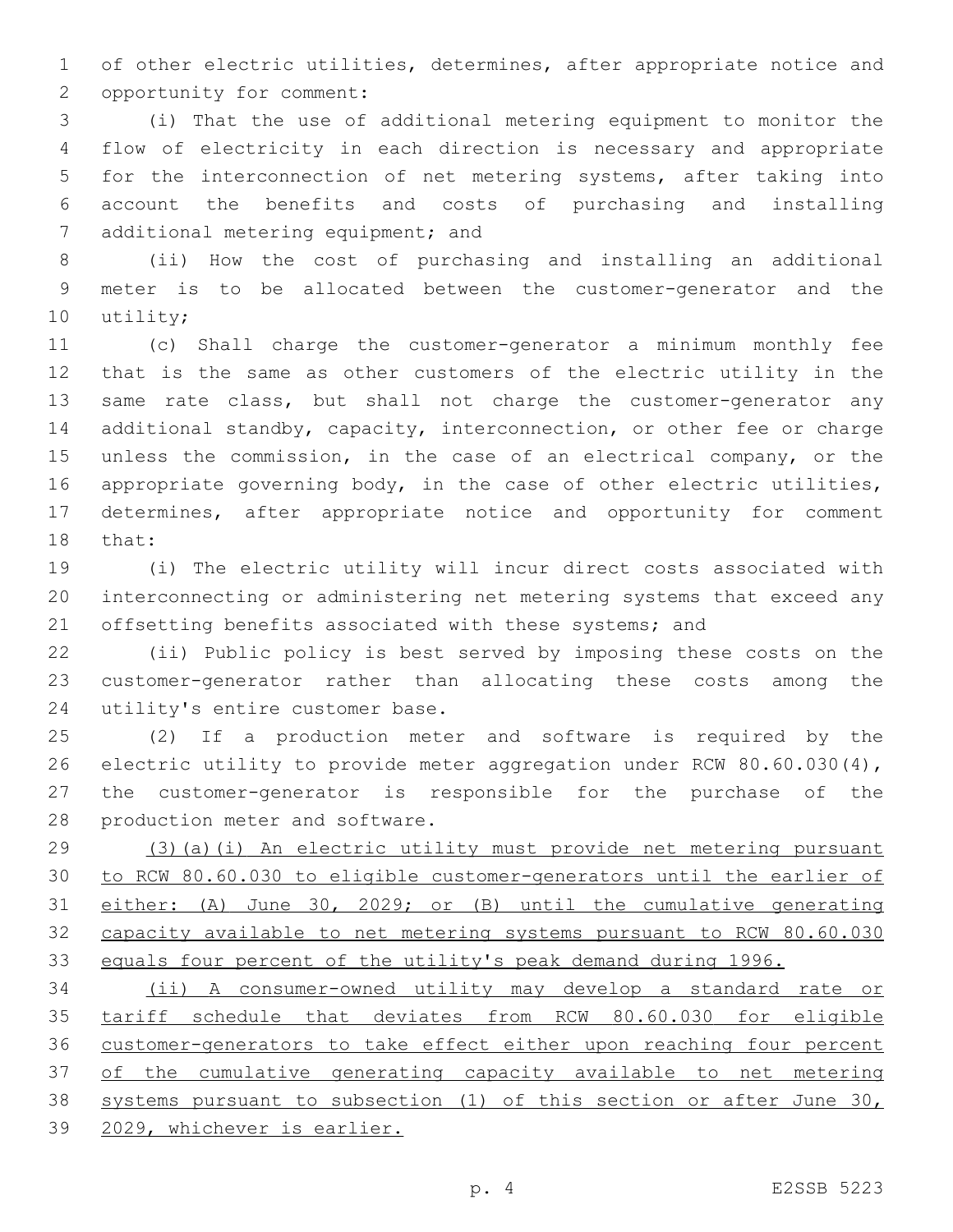(iii) An investor-owned utility may submit a filing with the commission to develop a standard tariff schedule that deviates from 3 RCW 80.60.030 for eligible customer-generators. The commission must approve, reject, or approve with conditions an alternative net metering tariff schedule within one year of an investor-owned utility filing. If the commission approves the filing with conditions, the investor-owned utility may choose to accept the tariff schedule with conditions or file a new tariff schedule with the commission.

 (b) An approved alternative standard rate or tariff schedule applies to any customer-generator subject to an interconnection agreement entered into: (i) After June 30, 2029, or (ii) the first date upon which the cumulative generating capacity available to net metering systems pursuant to RCW 80.60.030 equals four percent of the utility's peak demand during 1996, whichever is earlier, unless the commission or governing body determines that a customer-generator is eligible for net metering under a rate or tariff schedule pursuant to RCW 80.60.030.

 (c)(i) A consumer-owned utility must notify the Washington State University extension energy program sixty days in advance of when a standard rate for an eligible customer-generator is first placed on the agenda of the governing body.

 (ii) Each electric utility must give notice by July 31, 2020, and 23 semiannually thereafter, to the Washington State University extension energy program of the current status of meeting the cumulative generating capacity available to net metering systems pursuant to subsection (1)(a) of this section.

 (iii) The Washington State University extension energy program must make available on its web site a list of the following:

 (A) Each electric utility's progress on reaching the cumulative generating capacity available to net metering systems pursuant to subsection (1)(a) of this section;

 (B) Electric utilities that have provided notice of an alternative rate or tariff schedule under this subsection; and

 (C) Electric utilities that have adopted an alternative standard 35 rate or tariff schedule under this subsection.

 (d) If the commission does not approve an investor-owned utility's alternative tariff schedule under (a)(iii) of this subsection, the commission may determine the alternative cumulative generating capacity available to net metering systems pursuant to RCW 80.60.030.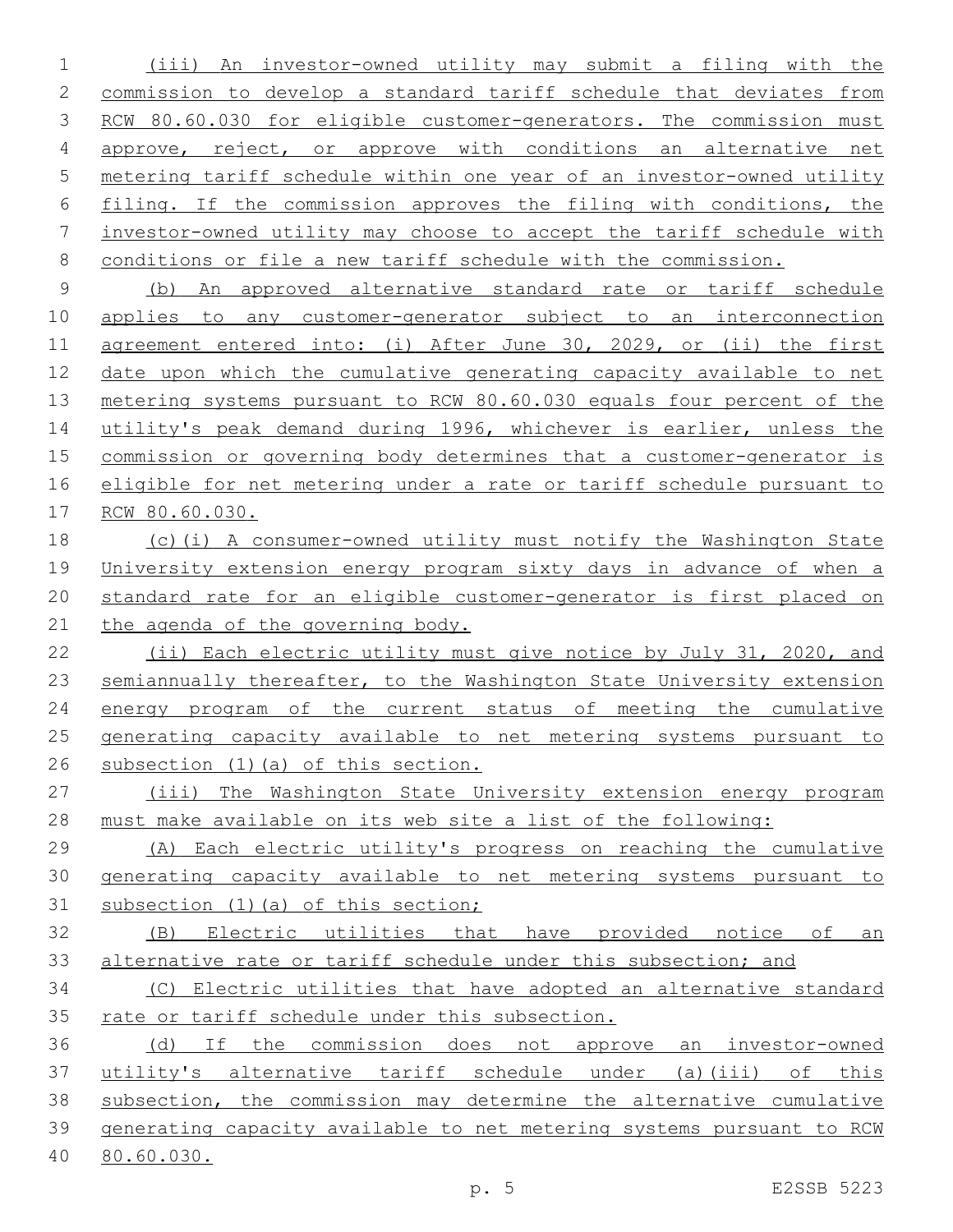(4)(a) An electric utility must continue to credit a customer-2 generator pursuant to RCW 80.60.030 if: (i) The customer-generator takes service under net metering prior to the earlier of: (A) June 30, 2029; or (B) the cumulative generating capacity available to net metering systems pursuant to RCW 80.60.030 reaches four percent of the utility's peak demand in 1996; and (ii) The customer-generator's existing interconnection agreement for the net metering system remains valid.

 (b) The commission, in the case of investor-owned utilities, and 11 a governing body, in the case of consumer-owned utilities, must determine as part of an alternative standard rate or tariff schedule under this subsection when customer-generators become ineligible for 14 credit pursuant to RCW 80.60.030.

 (c) Upon adoption of a standard rate or tariff schedule by the commission or governing body pursuant to subsection (3)(a) of this section, the electric utility is exempt from requirements under subsection (1)(c) of this section and RCW 80.60.030 for new

interconnection agreements.

 **Sec. 3.** RCW 80.60.030 and 2007 c 323 s 3 are each amended to 21 read as follows:

 Consistent with the other provisions of this chapter, the net energy measurement, billed kilowatt-hour consumption charges, and 24 kilowatt-hour credit for excess generation by a net metered system, 25 must be calculated in the following manner:

 (1) The electric utility shall measure the net electricity produced or consumed during the billing period, in accordance with 28 normal metering practices.

 (2) If the electricity supplied by the electric utility exceeds the electricity generated by the customer-generator's net metering system and fed back to the electric utility during the billing period, the customer-generator shall be billed for the net electricity supplied by the electric utility, in accordance with 34 normal metering practices.

35 (3) If excess electricity generated by the ((customer-generator)) net metering system during a billing period exceeds the electricity 37 supplied by the electric utility during the same billing period, the 38 customer-generator: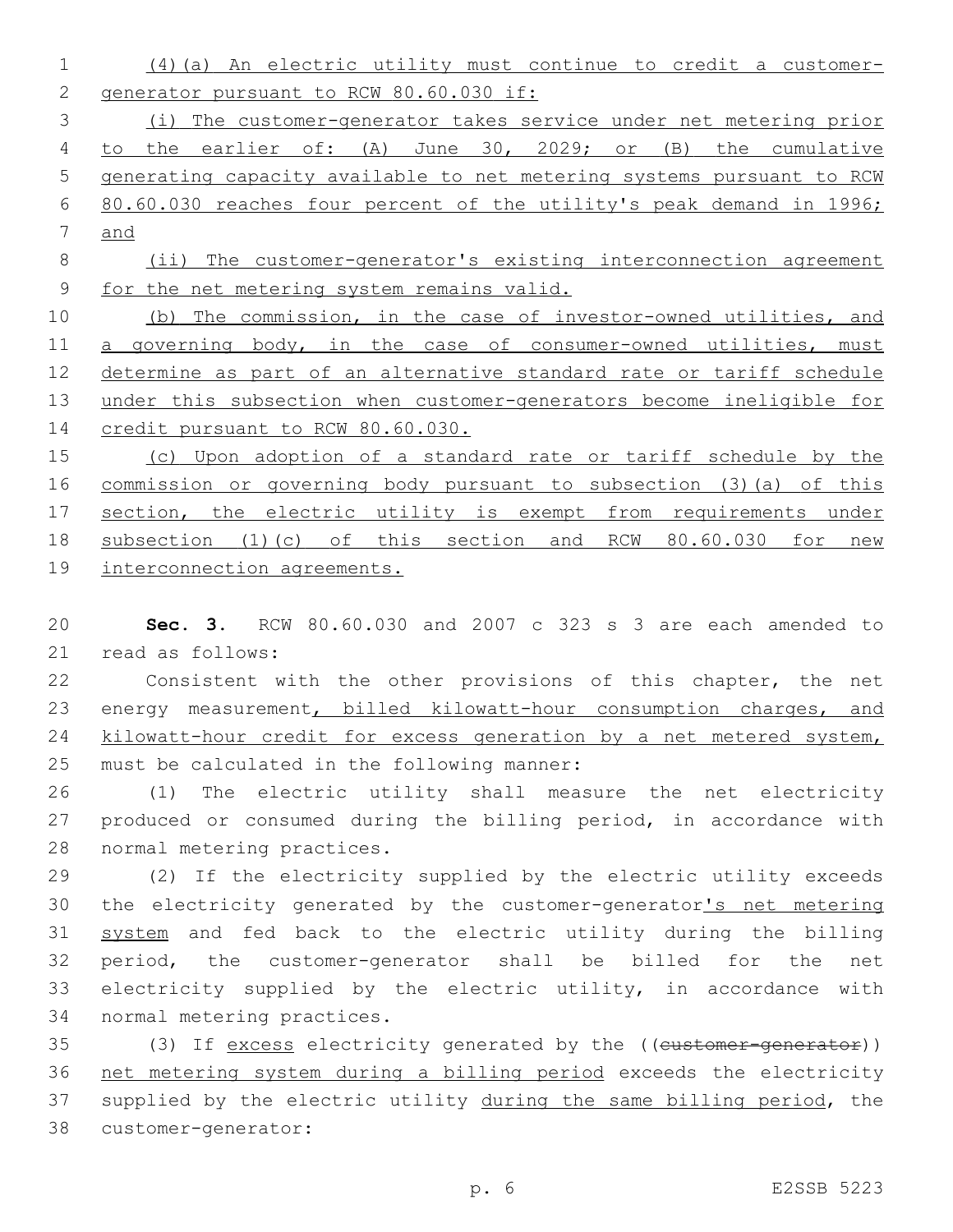1 (a) Shall be billed for the appropriate customer charges for that 2 billing period, in accordance with RCW 80.60.020; and

3 (b) Shall be credited for the excess kilowatt-hours generated 4 during the billing period, with this kilowatt-hour credit appearing 5 on the bill for the following billing period.

6 (4) If a customer-generator requests, an electric utility shall 7 provide such a customer-generator meter aggregation.

8 (a) For <u>a</u> customer-generator((s)) participating in meter 9 aggregation, kilowatt-hours credits earned by ((a)) the customer-10 generator's net metering system during the billing period first shall 11 be used to offset electricity supplied by the electric utility at the 12 location of the customer-generator's designated meter.

13 (b) ((Not more than a total of one hundred kilowatts shall be 14 aggregated among all customer-generators participating in a 15 generating facility under this subsection.

16 (e))) A customer-generator may aggregate a designated meter with 17 one additional aggregated meter located on the same parcel as the 18 designated meter or a parcel that is contiguous with the parcel where 19 the designated meter is located.

20 (c) For the purposes of (b) of this subsection, a parcel is 21 considered contiguous if they share a common property boundary, but 22 may be separated only by a road or rail corridor.

23 (d) A retail electric customer who is a customer-generator and 24 receives retail electric service from an electric utility at an 25 aggregated meter must be the same retail electric customer who 26 receives retail electric service from such an electric utility at the 27 designated meter that is located on the premises where such a 28 customer-generator's net metering system is located.

29 (e) Excess kilowatt-hours credits earned by the net metering 30 system( $(\tau)$ ) at the site of a designated meter during ((the same)) a 31 billing period( $(\tau)$ ) shall be credited ((equally)) by the electric 32 utility ((to remaining meters located on all premises of a customer-33 generator)) for kilowatt hour charges due at the aggregated meter at 34 the ((designated)) applicable rate of ((each)) the aggregated meter.

35 (((+d))) (f) If credits generated in any billing period exceed total consumption for that billing period at both meters that are part of an aggregated arrangement, credits are retained pursuant to subsections (3) and (5) of this section.

39 (g) Credits carried over from one billing period to the next 40 pursuant to (f) of this subsection must be applied in subsequent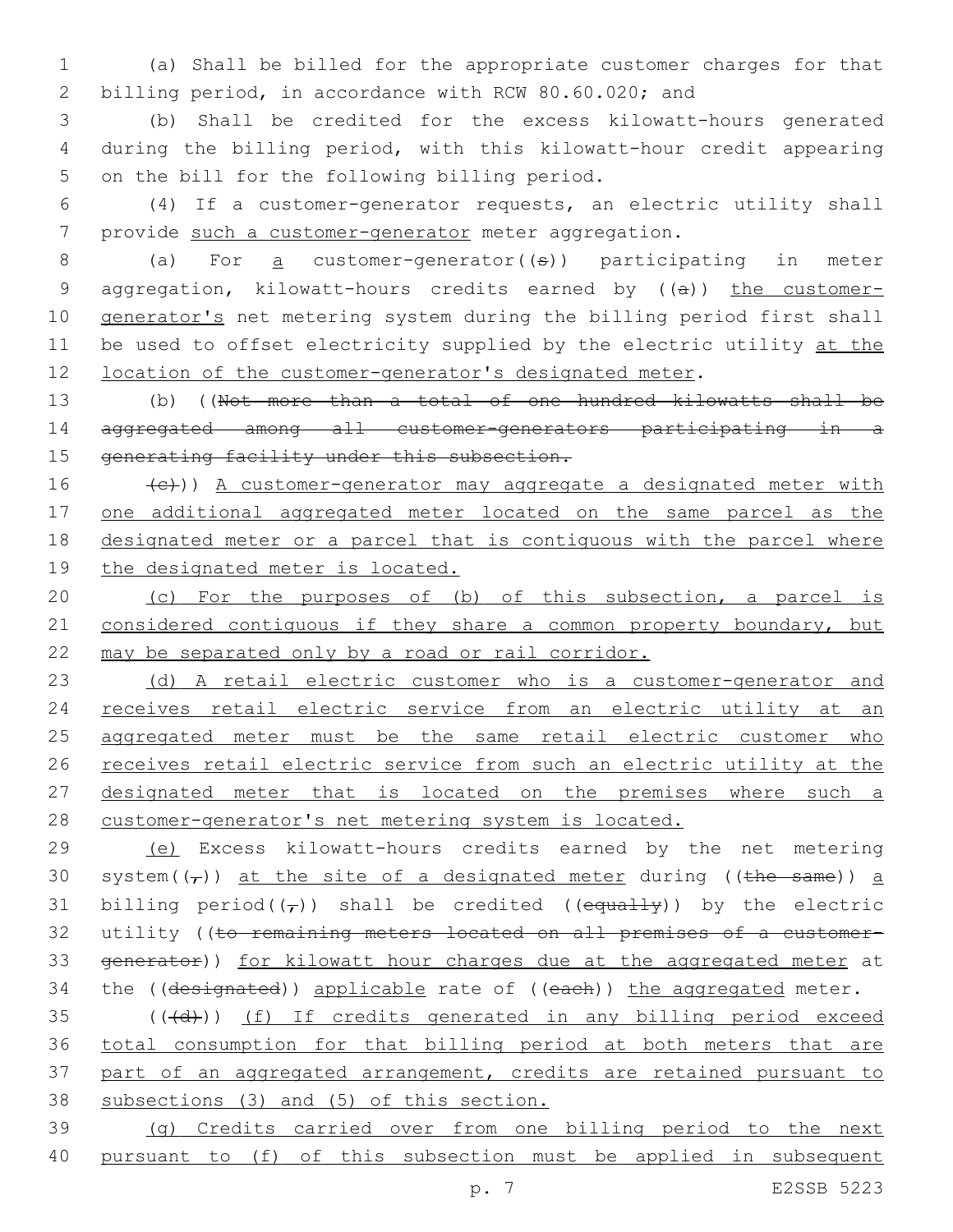billing periods in the same manner described under (a) and (e) of

2 this subsection.

 (h) Meters so aggregated shall not change rate classes due to 4 meter aggregation under this section.

 (5) On ((April 30th)) March 31st of each calendar year, any remaining unused kilowatt-hour credit accumulated during the previous year shall be granted to the electric utility, without any 8 compensation to the customer-generator.

 (6) Nothing in this section prohibits a utility from allowing aggregation under terms different than the requirements of subsection (4) of this section if a customer-generator has an existing arrangement for meter aggregation in effect or a customer submits a 13 written request for aggregation on or before July 1, 2019.

 (7) Nothing in this section prohibits the owner of multifamily residential facility from installing a net metering system as defined in RCW 80.60.010 assigned to a single designated meter located on the premises of the multifamily residential facility where the tenants are not individually metered customers of the utility and distributing any benefits of the net metering to tenants of the 20 facility where the net metering system is located. The utility must measure the net energy produced and provide credit to the single designated meter to which the net metering system is assigned in accordance with subsections (1) through (3) of this section or under the terms of a standard rate or tariff schedule established under RCW 25 80.60.020(3). The distribution of benefits to tenants of such a 26 system, if any, is the responsibility of the owner of the net 27 metering system and not the responsibility of the utility.

 **Sec. 4.** RCW 80.60.040 and 2006 c 201 s 4 are each amended to read as follows:29

 (1) A net metering system used by a customer-generator shall include, at the customer-generator's own expense, all equipment necessary to meet applicable safety, power quality, and interconnection requirements established by the national electrical code, national electrical safety code, the institute of electrical and electronics engineers, and underwriters laboratories.

 (2) The commission, in the case of an electrical company, or the appropriate governing body, in the case of other electric utilities, after appropriate notice and opportunity for comment, may adopt by regulation additional safety, power quality, and interconnection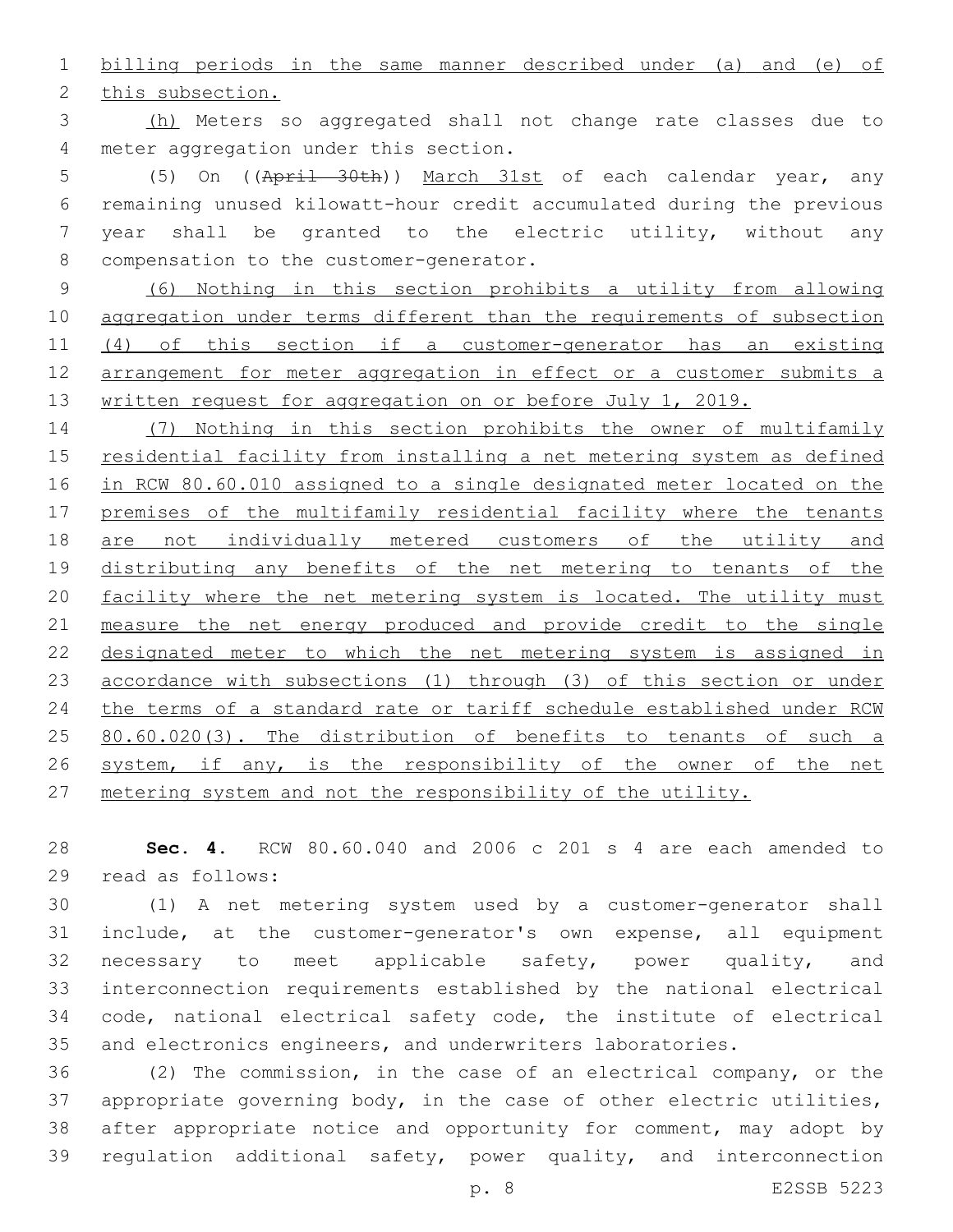requirements for customer-generators, including limitations on the number of customer-generators and total capacity of net metering systems that may be interconnected to any distribution feeder line, circuit, or network that the commission or governing body determines are necessary to protect public safety and system reliability.

 (3) An electric utility may not require a customer-generator whose net metering system meets the standards in subsections (1) and (2) of this section to comply with additional safety or performance standards, perform or pay for additional tests, or purchase additional liability insurance. However, an electric utility shall not be liable directly or indirectly for permitting or continuing to allow an attachment of a net metering system, or for the acts or omissions of the customer-generator that cause loss or injury, 14 including death, to any third party.

 (4) Except when required under the federal public utility 16 regulatory policies act, an electric utility may not establish 17 compensation arrangements or interconnection requirements, other than those permitted in this chapter, for a customer-generator that would have the effect of prohibiting or restricting the ability of a customer-generator to generate or store electricity for consumption on its premises.

 **Sec. 5.** RCW 82.16.090 and 1988 c 228 s 1 are each amended to 23 read as follows:

 Any customer billing issued by a light or power business or gas distribution business that serves a total of more than twenty thousand customers and operates within the state shall include the 27 following information:

 (1) The rates and amounts of taxes paid directly by the customer upon products or services rendered by the light and power business or 30 gas distribution business; ((and))

 (2) The rate, origin and approximate amount of each tax levied upon the revenue of the light and power business or gas distribution business and added as a component of the amount charged to the customer. Taxes based upon revenue of the light and power business or gas distribution business to be listed on the customer billing need not include taxes levied by the federal government or taxes levied under chapters 54.28, 80.24, or 82.04 RCW; and

 (3) The total amount of kilowatt-hours of electricity consumed for the most recent twelve-month period or other information that